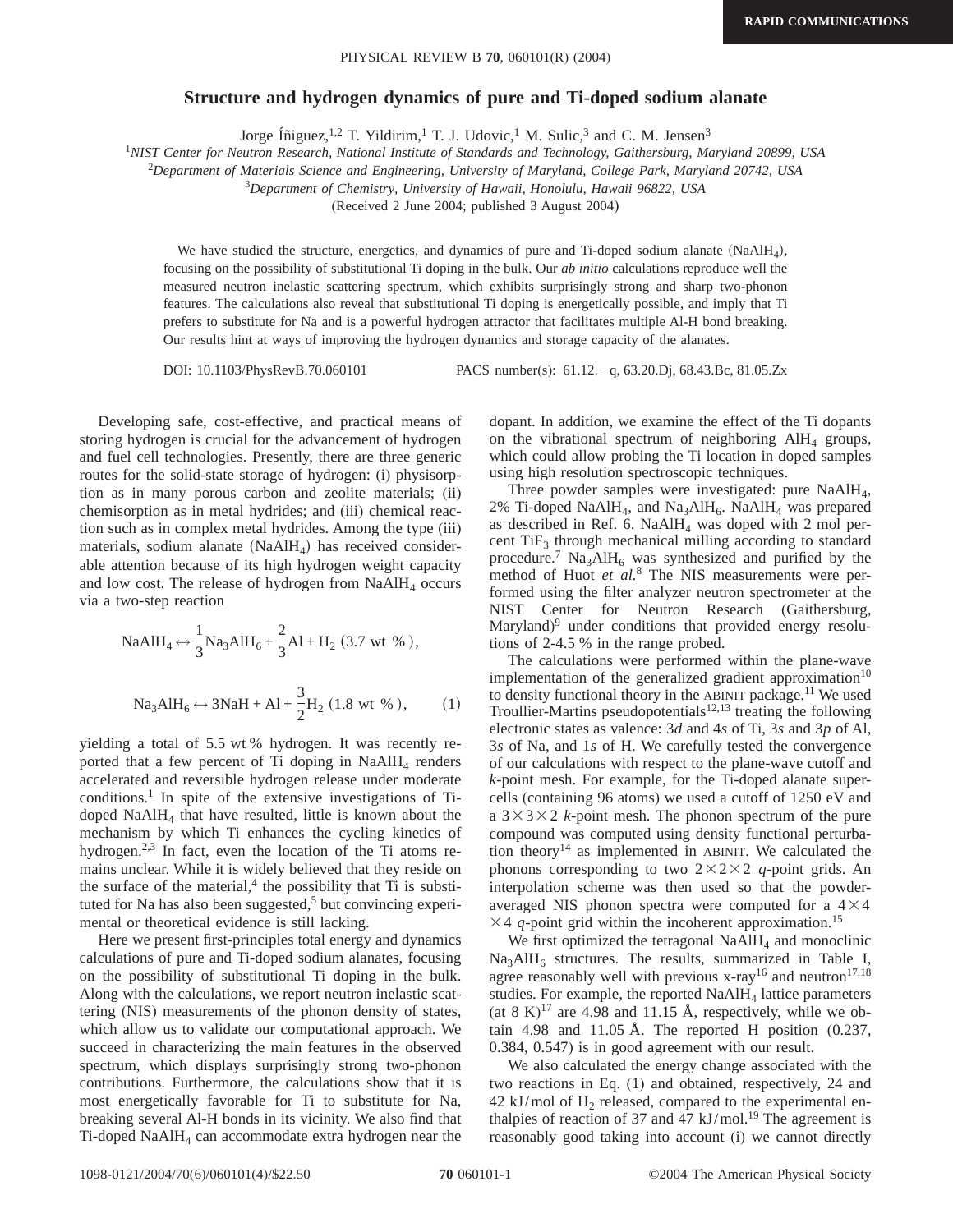TABLE I. Calculated structural parameters of  $NAAH<sub>4</sub>$  and  $Na<sub>3</sub>AIH<sub>6</sub>$ .

|                              | NaAlH <sub>4</sub> I4 <sub>1</sub> /a $a=4.98 \text{ Å}$ , $c=11.05 \text{ Å}$       |               |               |        |
|------------------------------|--------------------------------------------------------------------------------------|---------------|---------------|--------|
| Atom                         | Wyc.                                                                                 | $\mathcal{X}$ | $\mathcal{Y}$ | Z.     |
| Al                           | 4b                                                                                   | 0             | 1/4           | 5/8    |
| Na                           | 4a                                                                                   | 0             | 1/4           | 1/8    |
| H                            | 16f                                                                                  | 0.2335        | 0.3918        | 0.5439 |
| $Na3AIH6$ P2 <sub>1</sub> /n |                                                                                      |               |               |        |
|                              | $a=5.33 \text{ Å}, \quad b=5.53 \text{ Å}, \quad c=7.68, \quad \beta=90.103^{\circ}$ |               |               |        |
| Atom                         | Wyc.                                                                                 | $\mathcal{X}$ | y             | Z.     |
| Al                           | 2a                                                                                   | 0             | 0             | 0      |
| Na                           | 2 <sub>b</sub>                                                                       | $\Omega$      | $\Omega$      | 1/2    |
| Na                           | 4e                                                                                   | 0.9897        | 0.4532        | 0.2535 |
| H                            | 4e                                                                                   | 0.1000        | 0.0481        | 0.2164 |
| H                            | 4e                                                                                   | 0.2281        | 0.3307        | 0.5437 |
| H                            | 4e                                                                                   | 0.1608        | 0.2673        | 0.9366 |

compare our energy differences with the experimental enthalpies (because we do not consider contributions from vibrational entropies, etc.) and (ii) the error associated with our first-principles approach is of the order of  $5-10 \text{ kJ/mol}$ . This error is estimated from the error in the calculated cohesive energies of individual compounds; e.g., we get  $E_{coh}$ =4.53 eV for the  $H_2$  molecule, while the experimental value is 4.49 eV.

The vibrational spectrum of  $NaAH<sub>4</sub>$  is shown in Fig. 1. The calculated one-phonon spectrum does not reproduce several experimentally observed features. Yet, including twophonon processes yields results that are in excellent agreement with the observed spectrum. [We also obtained very good agreement between theory and experiment for the phonon spectrum of  $Na<sub>3</sub>AIH<sub>6</sub>$  (not shown here).] The twophonon peak in Fig. 1 comes from the combination of onephonon processes associated with the peaks around 55 and



FIG. 1. (Color online) Measured (top) and calculated (bottom) NIS spectra of NaAlH<sub>4</sub>. The calculated 1 and  $1+2$  phonon contributions are shown. The structure of  $NAAH<sub>4</sub>$  is shown in the inset; grey tetrahedra represent  $AH_4$  units. The measurements were performed at 8 K.



FIG. 2. (Color online) Calculated one-phonon NIS spectra for (a)  $NaAlH<sub>4</sub>$  and for a single  $MH<sub>4</sub>$  tetrahedron for various cases: (b) pure alanate, (c)  $Ti \rightarrow Na$ , and (d)  $Ti \rightarrow Al$ .

100 meV. The  $\text{AlH}_4$  units seem to be weakly interacting, which results in sharp one-phonon peaks and relatively sharp two-phonon features as well. These latter features are similar to overtones observed in Raman or IR molecular spectra. Such strong multiphonon contributions are unusual, but they seem to be typical of materials with MH*<sup>x</sup>* groups, where M is a metal atom.20

The nature of the different phonon bands in Fig. 1 can be determined by computing the modes of the individual AlH4 groups in the crystalline matrix. (Note that the NIS spectrum is dominated by hydrogen modes.<sup>15</sup>) The dynamical matrix of the  $AH<sub>4</sub>$  group is constructed using the the finite displacement technique<sup>21</sup> and then diagonalized. As shown in Fig. 2(b), we obtain four distinct groups of modes that correspond to the largest features in the one-phonon spectrum of Fig. 2(a). Inspection of the eigenvectors allows the characterization of the modes. The lowest-frequency modes are  $\text{AlH}_4$ translations, while the peak above 200 meV consists of stretching modes of the  $\text{AlH}_4$  tetrahedron. The modes in the two intermediate sets are a mixture of rotations and stretches.

Now we extend our calculations to investigate the possibility of substitutional Ti doping of alanates. First we study whether Ti-doped alanate is energetically stable and, if so, where the Ti dopant goes. From the many substitutional and interstitial doping models that could be tried, we choose two that are experimentally motivated. Doping sodium alanate with solid  $TiCl<sub>3</sub>$  by dry ball-milling results in the formation of NaCl and partial desorption of NaAlH<sub>4</sub>, which leads to the formation of aluminum crystallites.<sup>22</sup> Hence, it seems pertinent to study the substitution of Al and Na by Ti. In the following we denote these doping models by "Ti $\rightarrow$ Al" and "Ti→Na."

We consider supercells containing  $16$  NaAlH<sub>4</sub> formula units, and substitute only one of the Al or Na atoms by Ti. The cohesive energies are obtained as the sum of the individual atom energies minus the energy of the system. The results are given in Table II;  $E_{coh}$  of the pure alanate has been chosen as zero energy, so that positive entries indicate greater stability than the pure system.

Note that the results in Table II give minus the energy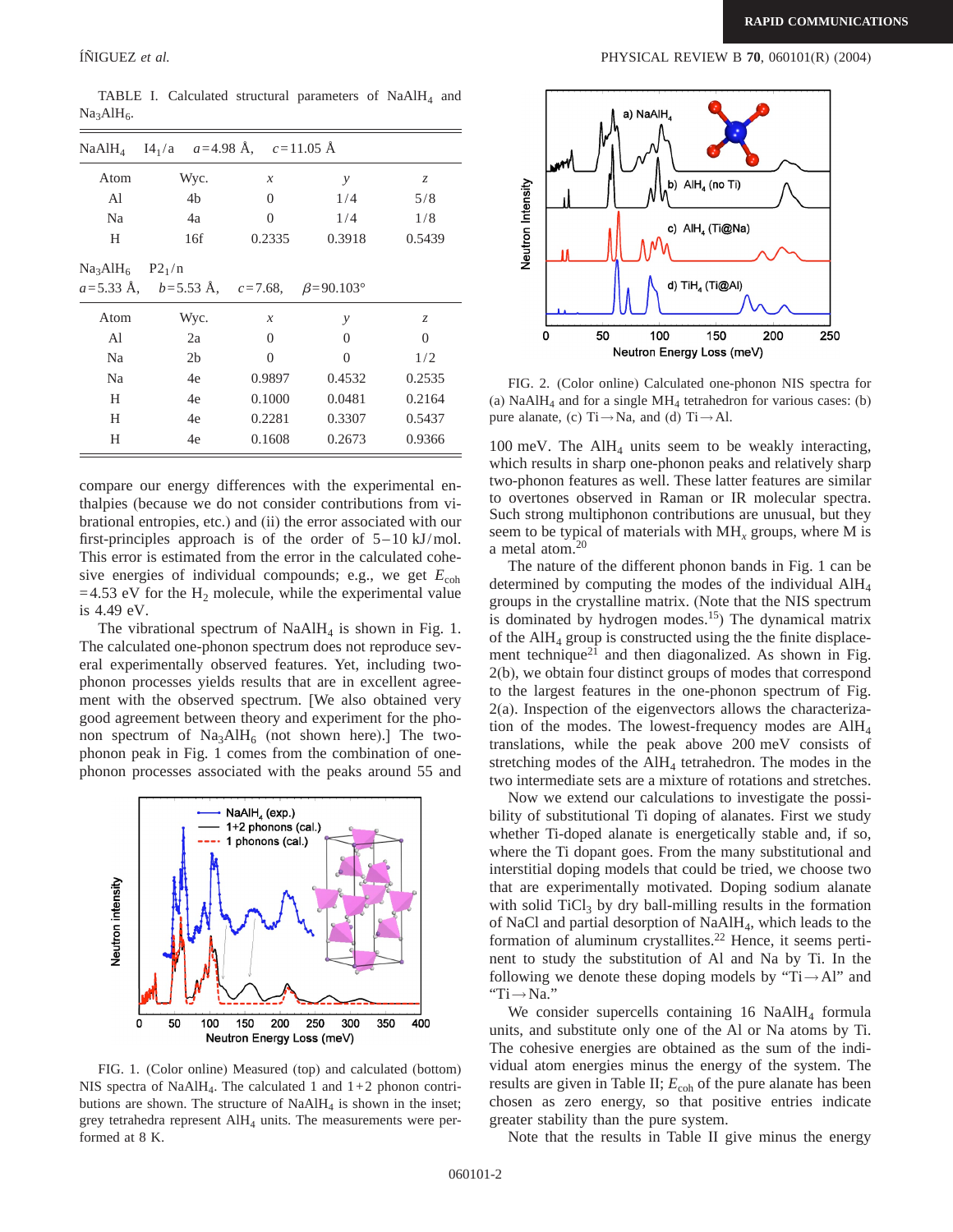TABLE II. Calculated cohesive energies, given in eV and per 96-atom supercell. The result for pure NaAlH<sub>4</sub> (231.922 eV) is taken as the zero of energy.  $E_{\text{coh}}^{\text{atom}}$  is the cohesive energy obtained by allowing the atoms to relax but imposing the NaAlH<sub>4</sub> relaxed supercell ( $V=1095.48 \text{ Å}^3$ );  $E_{\text{coh}}^{\text{atom}}(\text{SP})$  is the same but obtained from spin-polarized calculations;  $E_{\text{coh}}^{\text{full}}$  is the result obtained when allowing both atoms and cell to relax, and *V* the resulting volume of the 96-atom supercell in *Å*3.

| System                      | $E_{\rm coh}^{\rm atom}$ | $E_{\rm coh}^{\rm atom}$ (SP) | $E_{\rm coh}^{\rm full}$ | V       |
|-----------------------------|--------------------------|-------------------------------|--------------------------|---------|
| $Ti \rightarrow AI$         | 0.075                    | 0.408                         | 0.113                    | 1051.10 |
| $Ti \rightarrow Na$         | 0.911                    | 1.192                         | 1.024                    | 1079.96 |
| $Ti \rightarrow Na + Na^v$  | $-0.665$                 | 0.073                         | $-0.562$                 | 1059.52 |
| $Ti \rightarrow Na + 2Na^v$ | $-2.866$                 |                               | $-2.778$                 | 1059.27 |
| $Ti \rightarrow Na(H)$      | 1.316                    |                               |                          |         |
| $Ti \rightarrow Na + H$     | 1.317                    |                               |                          |         |

change in reactions of the form Ti+Na<sub>16</sub>Al<sub>16</sub>H<sub>64</sub> $\rightarrow$  $Al+Na<sub>16</sub>Al<sub>15</sub>TiH<sub>64</sub>$ , which involve isolated atoms (Ti and Al in this case). These results thus measure the relative stability of pure and doped systems. A positive (and large) entry in the table indicates that, in principle, it is feasible to obtain the doped structure.

We find both  $Ti \rightarrow Na$  and  $Ti \rightarrow Al$  are energetically more stable than pure alanate; i.e., the system gains energy by accepting a Ti dopant into the bulk and releasing a Na or Al atom. In addition,  $Ti \rightarrow Na$  is found to be the most favorable substitution.

The relaxed  $Ti \rightarrow Na$  structure presents H atoms that come close to the Ti dopant. The shortest Ti-H distance is 2.05 Å, to be compared with the 2.39 Å Na-H distance in the pure system. Consequently, the distance between the hydrogens close to the dopant and their neighboring Al atoms is longer than the Al-H distance in the pure system; we obtain 1.70 and 1.64 Å, respectively. This type of relaxation is to be expected, since Ti has more electrons than Na to share with neighboring hydrogens.

It may seem surprising that Ti→Na has a higher cohesive energy than Ti→Al. The typical valences of these atoms certainly suggest otherwise. However, Ti seems to be relatively large for the Al site. In the relaxed  $Ti \rightarrow AI$  structure we get a Ti-H bond of 1.82 Å, which is much longer than the 1.64 Å Al-H bonds in pure sodium alanate. This size mismatch is the most likely cause for  $Ti \rightarrow AI$  to be energetically less favorable.

The above results do not change significantly when the electrons are allowed to spin polarize or when we allow both atoms and cell to relax (see  $E_{\text{coh}}^{\text{atom}}(\text{SP})$  and  $E_{\text{coh}}^{\text{full}}$  columns in Table II). The spin-polarized calculations predict the Ti ion retains one unpaired electron in both  $Ti \rightarrow Na$  and  $Ti \rightarrow Al$ .

A meaningful modification of the  $Ti \rightarrow Na$  doping model is to introduce Na vacancies close to the Ti. Na vacancies should yield a more balanced sum of valence charges and have been invoked in the literature to argue that the Ti dopants reside in the bulk of the system.5 Our results for one and two Na vacancies are in Table II denoted by "Ti→Na+Na*<sup>v</sup>*" and "Ti→Na+2Na*<sup>v</sup>*," respectively. When spin polarization is allowed, the  $Ti \rightarrow Na + Na^v$  structure is found to be more stable than the pure system, but significantly less stable than the doping models considered above. On the other hand, the Ti→Na+2Na*<sup>v</sup>* structure is predicted to be quite unlikely. All these calculations preserve the basic  $N\alpha A I H_4$  lattice. Hence, our results imply that, if Na vacancies really occur, they will involve strong local distortions of the sodium alanate structure.

The dynamics of the neighboring H atoms could be used as a local probe for the Ti location. However, dynamical calculations for the whole 96-atom supercell are very computationally demanding. Instead, we calculated the vibrational spectrum of a single  $\text{AlH}_4$  group near the Ti dopant. The results are shown in Fig. 2. In the Ti $\rightarrow$ Na case (panel c), the Ti dopant mainly affects the high-frequency modes, i.e., those involving stretching of the  $\text{AlH}_4$  tetrahedron. All the modes in that group soften. The mode that softens most, approximately from 210 to 190 meV, is dominated by the displacement of H that is closest to the Ti, and essentially corresponds to its oscillation along the Al-Ti direction. This clearly indicates that the presence of Ti could facilitate breaking of the Al-H bond.

In the Ti $\rightarrow$ Al case [Fig. 2(d)], the dynamics are modified quite differently since we deal with a  $TiH<sub>4</sub>$  group. This suggests that, by investigating the phonon spectrum of Ti-doped NaAlH4, one might determine whether Ti dopants go into the bulk of the system and, if so, where they are located. Motivated by this possibility, we measured the phonon spectrum of a 2% Ti-doped sample, but obtained a result essentially identical to that of pure alanate shown in Fig. 1. However, it should be noted that this does not rule out the possibility of substitutional doping in our sample since the amount of Ti is very small, and thus any dopant-induced feature in the spectrum should also be very small and hard to distinguish from the noise. In addition, the NIS spectrum of pure sodium alanate presents significant two-phonon intensity in the 175–200 meV energy range (see Fig. 1), which makes it difficult to identify fine details. Higher resolution spectroscopic measurements, such as Raman scattering, might help elucidate this issue.

The above results suggest that Ti dopants may facilitate the breaking of the Al-H bond. We explored this possibility by moving one H atom to the immediate vicinity of the dopant and then relaxing the system. The resulting structure, which we denote by "Ti $\rightarrow$ Na (H)," is considerably more stable than the original Ti $\rightarrow$ Na doping model (see  $E_{coh}$  in Table II). In fact, we found that it has not one but two H atoms very close to the Ti. The shortest Ti-H distance is